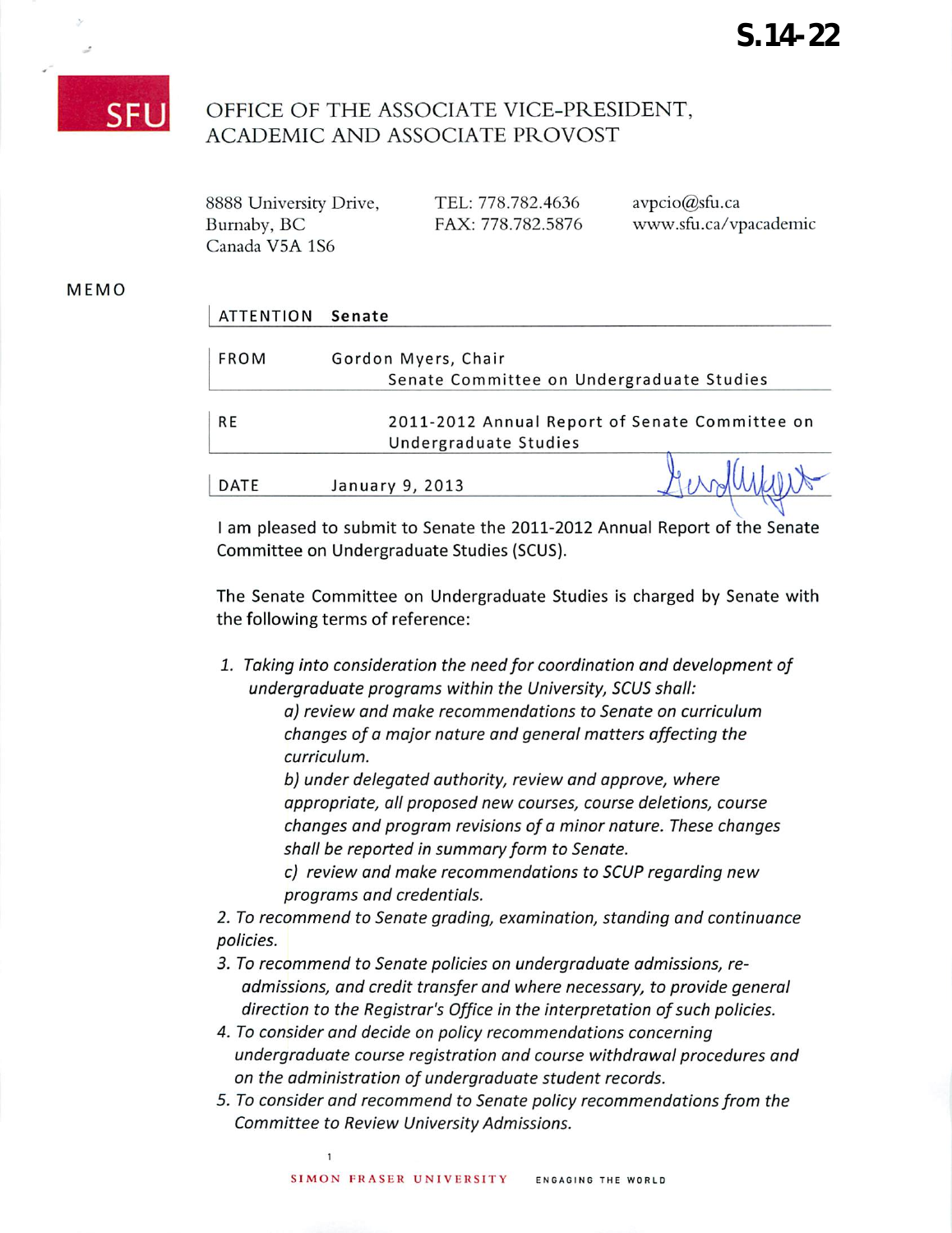- *6. To consider and recommend to Senate policy recommendations from the Diverse Qualifications Adjudication Committee.*
- *7. To consider and recommend to Senate policy recommendations regarding the WQB requirements.*

*This report covers the period September 1, 2011 to August 31, 2012 during which SCUS held 11 meetings.*

*SCUS reviewed, recommended, approved and submitted to SCUP and Senate curriculum changes related to the addition, deletion and modification of programs and courses, as well as revisions of relevant regulations.*

*Programs and Policies reviewed*

 $\overline{z}$ 

 $\mathbb{R}^{\frac{1}{2}}$ 

*Dissolution of the Mathematical Sciences Specialization Dissolution of the Major and Joint Majors in Latin American Studies Criminal Record Check Prerequisite Termination of the Geography and Economics Environmental Specialty Joint Major Termination of the Advanced Certificate in Criminology Dissolution of the Certificate in Family Studies Deletion of the Options from the Industrial Mathematics Major and Honours Programs Admission Changes to the Business Minor Name change from Informatics Concentration to Interactive Systems Concentration Missed Class guideline Deletion of the Latin American Studies Field School*

*New programs approved and recommended:*

*Honours Program in Humanities Major in Cinema Studies Bachelor of General Studies (in FCAT) Business Career passport Extended Minor in World Literature Joint Major in Philosophy and Health Sciences Joint Major in World Literature and History Joint Major in World Literature and International Studies Certificate in Business Analytics and Decision Making Certificate in Environmental Literacy Joint Major and Honours in Earth Sciences and Chemistry New Concentrations: Society and Environment; Resources, Economy and Environment*